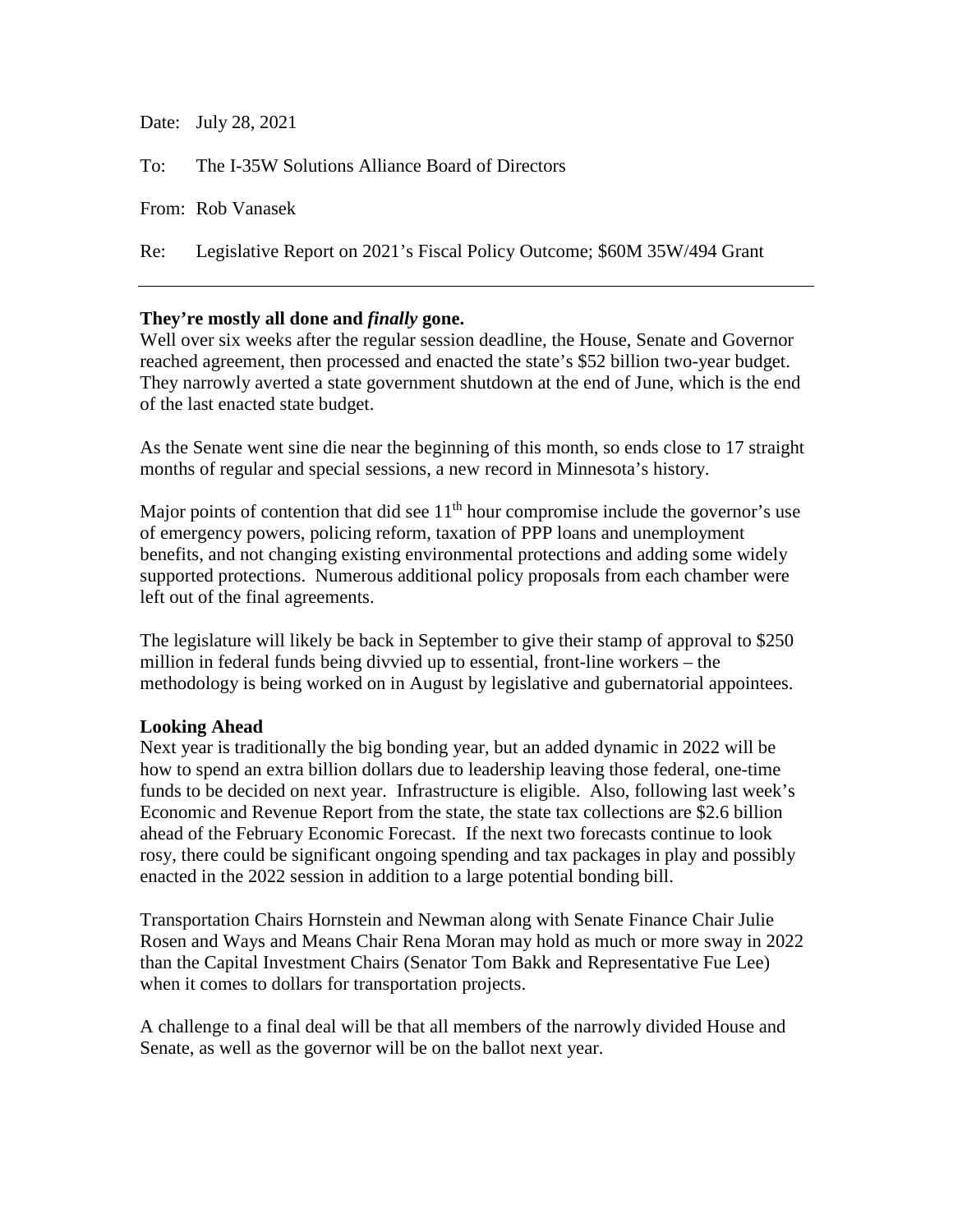#### **2021 Outcomes**

As reported last month, the two Transportation Chairs held rather regular and relatively productive negotiation meetings to spend \$200 million and work through differences. On the eve of the Special Session, I spoke with Senate Transportation staff and several Senators close to the transportation discussions, including Senator Duckworth, who shared that the bill was done but for the House signing off on one last issue. The last issue ended up delaying the bill about ten days, but a final deal was made and the Omnibus Transportation Bill, First Special Session HF 10, was debated and passed off both floors and to the governor's desk in time to advert some of the costliest shutdown preparations facing highway construction contractors. It ended up being the fifth bill enacted, thus it's Chapter 5 of the First Special Session.

Again, divided government proved a challenge for new major transportation investments. During final debate in the Senate, Ranking Member Scott Dibble extolled the absolute need for long term, sustainable funding required for our state to thrive – that's what's missing in the bill in his view. Senator Johnson Stewart stated the gas tax hasn't been raised in over ten years and funding is needed. This prompted Chair Newman to rise and state he absolutely agreed there's a need for more funding, but then argued that "electric cars are coming and we shouldn't tie our star to the dying gas tax."

Newman was happy to get some new legislative input on project selection at MnDOT.

Earlier, in the House debate, Chair Hornstein stated he wanted a long term, dedicated source of revenue for transportation that the House brought to conference but that it fell off in negotiations. He did prevail for new funds for small cities and townships and \$57 million for new BRT line construction. Metro Mobility will be forecasted in the future, (which is a major win for the Met Council and will reduce the enormous negative impact Metro Mobility has on regular bus service budgets). A few specific projects the Senate advocated for did make the bill after being vetted with MnDOT and "whittled down" by the House. Hornstein was not happy about them getting in or about the letter from the MnDOT Commissioner outlining some of the Department's upcoming funding plans for relatively small items, but one of these items includes \$1.4M for the study of 35W in Lakeville.

Overall, the bill's new funding also provided \$5M for CSAH, \$5.5M for the Local Road Improvement Program, \$14M for the Local Bridge Improvement Program and the last \$10M for a second train from St. Paul to Chicago.

HF 52, (SF 39) the Corrections bill for the 2020 Bonding Bill was finally enacted into law, which included the fix for the \$5.2 million HWY 13 project in Savage.

A transit study was authorized and funded:

#### **Sec. 143.**

**STUDY ON POST-COVID PANDEMIC PUBLIC TRANSPORTATION.**

(a) From funds specified under Minnesota Statutes, section 161.53, paragraph (b), the commissioner of transportation must arrange for a study by the Center for Transportation Studies at the University of Minnesota that examines public transportation after the COVID-19 pandemic is substantially curtailed in the United States. At a minimum, the study must: